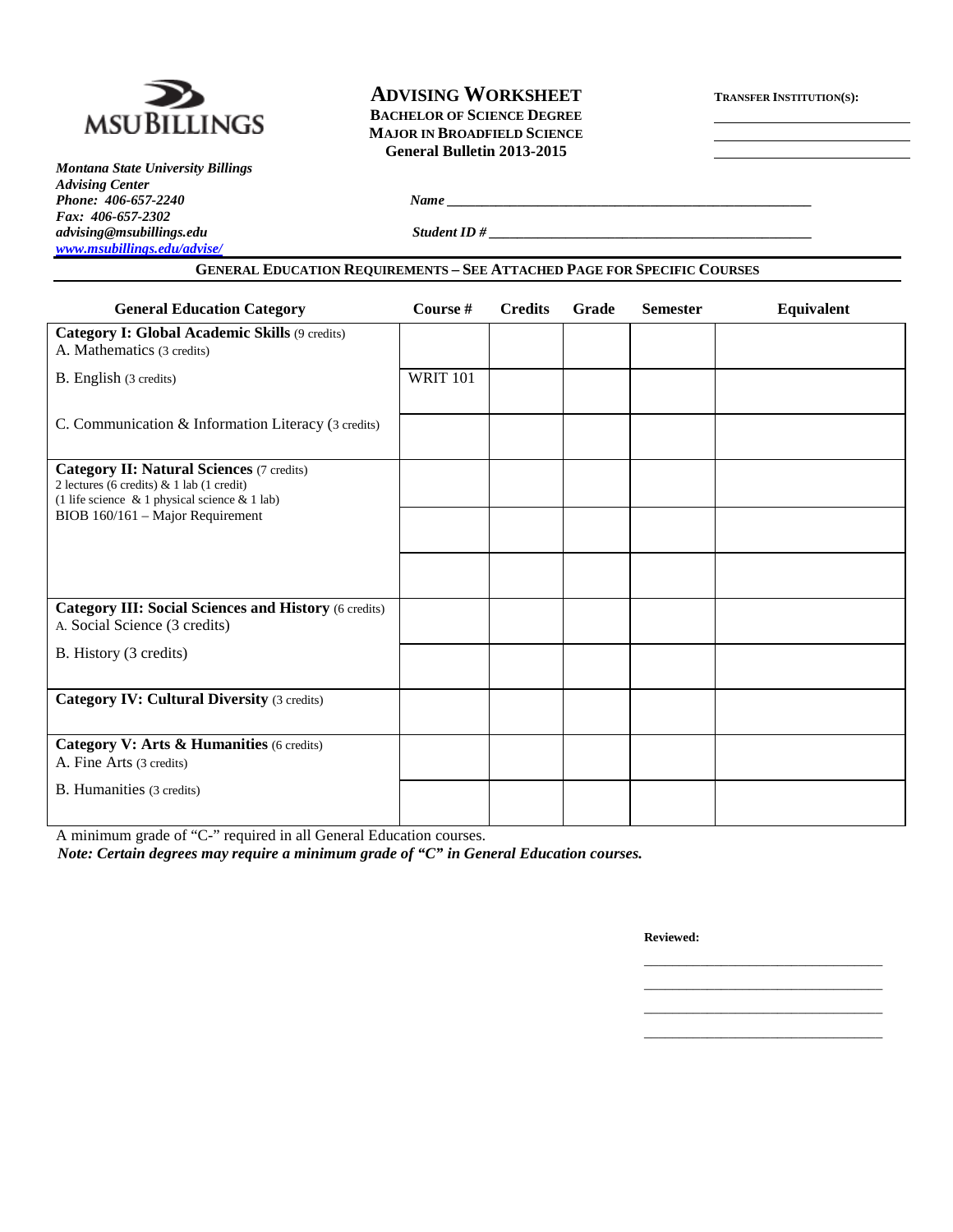# **GENERAL EDUCATION REQUIREMENTS**

|                                |     | <b>CATEGORY I: GLOBAL ACADEMIC SKILLS</b>                         | 9 credits                        |
|--------------------------------|-----|-------------------------------------------------------------------|----------------------------------|
|                                |     | Students are required to take one course from each subcategory    |                                  |
|                                |     | <b>Subcategory A - Mathematics</b>                                | 3 credits                        |
| М                              | 105 | <b>Contemporary Mathematics</b>                                   | 3                                |
| М                              | 114 | <b>Extended Technical Mathematics</b>                             | 3                                |
| М                              | 121 | College Algebra                                                   | 3                                |
| М                              | 122 | College Trigonometry                                              | 3                                |
| М                              | 131 | Mathematics for Elementary Teachers II                            | 3                                |
| М                              | 143 | <b>Finite Mathematics</b>                                         | 4                                |
| M                              | 171 | Calculus I                                                        | 4                                |
| <b>STAT</b>                    | 141 | <b>Introduction to Statistical Concepts</b>                       | 3                                |
| <b>STAT</b>                    | 216 | <b>Introduction to Statistics</b>                                 | 4                                |
| <b>Subcategory B - English</b> |     |                                                                   | 3 credits                        |
| WRIT                           | 101 | College Writing I                                                 | 3                                |
| WRIT                           | 121 | <b>Introduction to Technical Writing</b>                          | 3                                |
| WRIT                           | 122 | <b>Introduction to Business Writing</b>                           | 3                                |
| WRIT                           | 201 | College Writing II                                                | 3                                |
| WRIT                           | 220 | Business & Professional Writing                                   | 3                                |
| WRIT                           | 221 | <b>Intermediate Technical Writing</b>                             | 3                                |
|                                |     | Subcategory C- Communication & Information Literacy 3 credits     |                                  |
| <b>COMX</b>                    | 111 | <b>Introduction to Public Speaking</b>                            | 3                                |
| <b>COMX</b>                    | 115 | Introduction to Interpersonal Communication 3                     |                                  |
| <b>LSCI</b>                    | 125 |                                                                   | 3                                |
|                                |     | Research in the Information Age                                   | 3                                |
| <b>BMIS</b>                    | 150 | Computer Literacy                                                 |                                  |
|                                |     | <b>CATEGORY II: NATURAL SCIENCES</b><br>6 cr. lecture & 1 cr. lab |                                  |
|                                |     | <b>Subcategory A - Life Sciences</b>                              | 3-4 credits                      |
| <b>BIOB</b>                    | 101 | Discover Biology                                                  | 3                                |
| <b>BIOB</b>                    | 102 | Discover Biology Lab                                              | $\mathbf{1}$                     |
| <b>BIOB</b>                    | 160 | Principles of Living Systems                                      | 3                                |
| <b>BIOB</b>                    | 161 | Principles of Living Systems Lab                                  | 1                                |
|                                |     | <b>Subcategory B - Physical Sciences</b>                          | 3-4 credits                      |
| ASTR                           | 110 | Introduction to Astronomy                                         | 3                                |
| <b>ASTR</b>                    | 111 | Introduction to Astronomy Lab                                     | 1                                |
| <b>CHMY</b>                    | 121 | <b>Introduction to General Chemistry</b>                          | 3                                |
| <b>CHMY</b>                    | 122 | Introduction to General Chemistry Lab                             | 1                                |
| <b>CHMY</b>                    | 141 | College Chemistry I                                               | 3                                |
| <b>CHMY</b>                    | 142 | College Chemistry Laboratory I                                    | 1                                |
| GEO                            | 101 | <b>Introduction to Physical Geology</b>                           | 3                                |
| <b>GEO</b>                     | 102 | Introduction to Physical Geology Laboratory                       | 1                                |
| <b>GPHY</b>                    | 112 | Introduction to Physical Geography Lab                            | 1                                |
| <b>GPHY</b>                    | 111 | <b>Introduction to Physical Geography</b>                         | 3                                |
| <b>PHSX</b>                    | 103 | Our Physical World                                                | 3                                |
| <b>PHSX</b>                    | 104 | Our Physical World Lab                                            | 1                                |
| <b>PHSX</b>                    | 205 | College Physics I                                                 | 3                                |
| <b>PHSX</b>                    | 206 | College Physics I Lab                                             | 1                                |
| <b>PHSX</b>                    | 105 | Fundamentals of Phys Sci                                          | 3                                |
| <b>PHSX</b>                    | 106 | Fundamentals of Phys Sci Lab                                      | 1                                |
|                                |     | <b>Subcategories A and B – Integrated Sciences</b>                | <b>7</b> credits                 |
|                                |     | SCIN 101, 102, 103 & 104 Integrated Sciences                      | $3, \frac{1}{2}, 3, \frac{1}{2}$ |
|                                |     |                                                                   |                                  |

**CATEGORY III: SOCIAL SCIENCES AND HISTORY 6 credits**

| Students are required to take one course from each subcategory |                                                     |                                        |   |  |  |  |  |
|----------------------------------------------------------------|-----------------------------------------------------|----------------------------------------|---|--|--|--|--|
|                                                                | <b>Subcategory A – Social Sciences</b><br>3 credits |                                        |   |  |  |  |  |
| <b>ANTY</b>                                                    | 217                                                 | Physical Anthropology & Archeology     | 3 |  |  |  |  |
| <b>BGEN</b>                                                    | 105                                                 | Introduction to Business               | 3 |  |  |  |  |
| <b>COMX</b>                                                    | 106                                                 | Communicating in a Dynamic Workplace   | 3 |  |  |  |  |
| <b>ECNS</b>                                                    | 201                                                 | Principles of Microeconomics           | 3 |  |  |  |  |
| <b>ECNS</b>                                                    | 202                                                 | Principles of Macroeconomics           | 3 |  |  |  |  |
| EDU                                                            | 105                                                 | <b>Education and Democracy</b>         | 3 |  |  |  |  |
| <b>GPHY</b>                                                    | 141                                                 | Geography of World Regions             | 3 |  |  |  |  |
| HTH                                                            | 110                                                 | Personal Health and Wellness           | 3 |  |  |  |  |
| <b>PSCI</b>                                                    | 220                                                 | Introduction to Comparative Government | 3 |  |  |  |  |
| <b>PSCI</b>                                                    | 210                                                 | Introduction to American Government    | 3 |  |  |  |  |
| <b>PSYX</b>                                                    | 100                                                 | Introduction to Psychology             |   |  |  |  |  |
| <b>PSYX</b>                                                    | 231                                                 | Human Relations                        |   |  |  |  |  |

| SOCI | 101 | Introduction to Sociology               |           |
|------|-----|-----------------------------------------|-----------|
| SOCI | 201 | Social Problems                         |           |
|      |     | Subcategory B - History                 | 3 credits |
| HSTA | 101 | American History I                      | 3         |
| HSTA | 102 | American History II                     |           |
| HSTR | 101 | Western Civilization I                  | 3         |
| HSTR | 102 | Western Civilization II                 | 3         |
| HSTR | 103 | Honors Western Civilization I           | 3         |
| HSTR | 104 | Honors Western Civilization II          | 3         |
| PSCI | 230 | Introduction to International Relations | 3         |
|      |     |                                         |           |

|             |     | <b>CATEGORY IV: CULTURAL DIVERSITY</b><br>3 credits |   |
|-------------|-----|-----------------------------------------------------|---|
| <b>ANTY</b> | 220 | Culture and Society                                 | 3 |
| <b>ARTH</b> | 160 | Global Visual Culture                               | 3 |
| <b>COMX</b> | 212 | Introduction to Intercultural Communication         | 3 |
| <b>GPHY</b> | 121 | Human Geography                                     | 3 |
| HTH         | 270 | <b>Global Health Issues</b>                         | 3 |
| LIT         | 230 | World Literature Survey                             | 3 |
| MUSI        | 207 | World Music                                         | 3 |
| <b>NASX</b> | 105 | Introduction to Native American Studies             | 3 |
| <b>NASX</b> | 205 | Native Americans in Contemporary Society            | 3 |
| PHL.        | 271 | Philosophy & Religion of India                      | 3 |
| PHL.        | 272 | Philosophy & Religion of China/Tibet/Japan          | 3 |
| <b>REHA</b> | 201 | Introduction to Diversity                           | 3 |
| <b>RLST</b> | 170 | The Religious Quest                                 | 3 |
| A&SC/       |     |                                                     |   |
| SOCI/WS 274 |     | Women, Culture, and Society                         | 3 |
| SPNS        | 150 | The Hispanic Tradition                              | 3 |

### **CATEGORY V: ARTS & HUMANITIES 6 credits**

| Students are required to take one course from each subcategory |     |                                     |           |  |  |
|----------------------------------------------------------------|-----|-------------------------------------|-----------|--|--|
|                                                                |     | <b>Subcategory A - Fine Arts</b>    | 3 credits |  |  |
| <b>ARTZ</b>                                                    | 101 | Art Fundamentals                    | 3         |  |  |
| ARTZ                                                           | 131 | Ceramics for Non-majors             | 3         |  |  |
| ARTZ                                                           | 105 | Visual Language-Drawing             | 3         |  |  |
| FILM                                                           | 160 | Introduction to World Cinema        | 3         |  |  |
| <b>MART</b>                                                    | 260 | Computer Presentation and Animation | 3         |  |  |
| <b>CRWR</b>                                                    | 240 | Intro Creative Writing Workshop     | 3         |  |  |
| LIT                                                            | 270 | Film & Literature                   | 3         |  |  |
| MUSI                                                           | 101 | <b>Enjoyment of Music</b>           | 3         |  |  |
| MUSI                                                           | 114 | Band: MSUB Symphonic                |           |  |  |
| MUSI                                                           | 131 | Jazz Ensemble I: MSUB               | 1         |  |  |
| <b>MUSI</b>                                                    | 147 | Choral Ensemble: University Chorus  |           |  |  |
| THTR                                                           | 101 | Introduction to Theatre             | 3         |  |  |
| <b>THTR</b>                                                    | 120 | Introduction to Acting I            | 3         |  |  |
|                                                                |     | <b>Subcategory B - Humanities</b>   | 3 credits |  |  |
| <b>ARTH</b>                                                    | 150 | Introduction to Art History         | 3         |  |  |
| <b>HONR</b>                                                    | 111 | Perspectives and Understanding      | 3         |  |  |
| LIT                                                            | 110 | Introduction to Literature          | 3         |  |  |
| LIT                                                            | 240 | The Bible as Literature             | 3         |  |  |
| PHL                                                            | 110 | Introduction to Ethics              | 3         |  |  |
| PHL                                                            | 111 | Philosophies of Life                | 3         |  |  |
|                                                                |     |                                     |           |  |  |

#### **Total 31**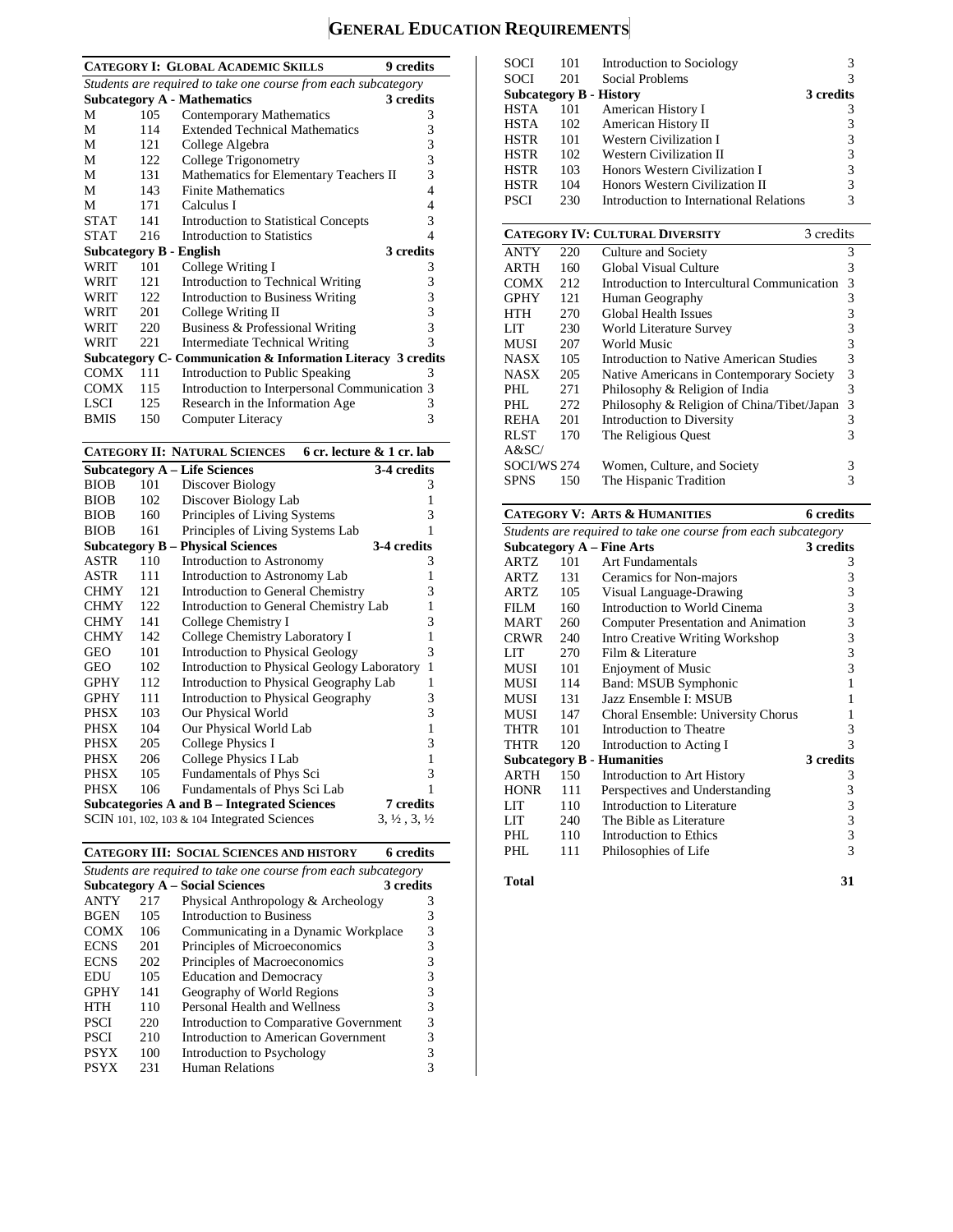|                                                                      |     | Course                                 | <b>Credits</b> | Grade | <b>Semester</b> | Equivalent |  |  |
|----------------------------------------------------------------------|-----|----------------------------------------|----------------|-------|-----------------|------------|--|--|
| A minimum grade of $C$ or better is required in all major coursework |     |                                        |                |       |                 |            |  |  |
| <b>Biology Requirements</b>                                          |     |                                        |                |       |                 |            |  |  |
| *BIOB                                                                | 160 | Principles of Living Systems           | 3              |       |                 |            |  |  |
| $*$ BIOB                                                             | 161 | Principles of Living Systems Lab       | 1              |       |                 |            |  |  |
| <b>BIOB</b>                                                          | 170 | Principles of Biological Diversity     | 3              |       |                 |            |  |  |
| <b>BIOB</b>                                                          | 171 | Principles of Biological Diversity Lab |                |       |                 |            |  |  |
| <b>BIOB</b>                                                          | 260 | <b>Cellular and Molecular Biology</b>  | 3              |       |                 |            |  |  |
| <b>BIOB</b>                                                          | 261 | Cellular and Molecular Biology Lab     | 1              |       |                 |            |  |  |
| <b>BIOB</b>                                                          | 375 | <b>General Genetics</b>                | 3              |       |                 |            |  |  |
| <b>BIOB</b>                                                          | 376 | General Genetics Lab                   | 1              |       |                 |            |  |  |
| <b>BIOE</b>                                                          | 370 | General Ecology                        | 3              |       |                 |            |  |  |
| <b>BIOE</b>                                                          | 371 | General Ecology Lab                    |                |       |                 |            |  |  |
|                                                                      |     | <b>Biology Total</b>                   | 20             |       |                 |            |  |  |

# **Chemistry Requirements**

| *CHMY       | 141 | College Chemistry I                       | 3            |  |
|-------------|-----|-------------------------------------------|--------------|--|
| *CHMY       | 142 | College Chemistry Laboratory I            |              |  |
| <b>CHMY</b> | 143 | College Chemistry II                      | 3            |  |
| <b>CHMY</b> | 144 | College Chemistry Laboratory II           |              |  |
| <b>CHMY</b> | 321 | Organic Chemistry I                       | 3            |  |
| <b>CHMY</b> | 322 | Organic Chemistry Laboratory I            |              |  |
| <b>CHMY</b> | 323 | Organic Chemistry II                      | 3            |  |
| <b>CHMY</b> | 324 | Organic Chemistry Laboratory II           |              |  |
| <b>BCH</b>  | 380 | Biochemistry                              | 3            |  |
| <b>BCH</b>  | 381 | Biochemistry Lab                          |              |  |
|             |     | $\alpha$ , $\alpha$ , $\alpha$ , $\alpha$ | $\mathbf{A}$ |  |

**Chemistry Total 20**

# **Physics Requirements**

|             |     | <b>Physics Total</b>              | 21 |  |
|-------------|-----|-----------------------------------|----|--|
| <b>PHSX</b> | 491 | <b>Special Topics</b>             | 3  |  |
| <b>PHSX</b> | 391 | Special Topics                    | 3  |  |
| <b>PHSX</b> | 343 | <b>Modern Physics</b>             | 3  |  |
| * ASTR      | 111 | Introduction to Astronomy Lab     |    |  |
| *ASTR       | 110 | Introduction to Astronomy         | 3  |  |
| <b>PHSX</b> | 233 | Physics II and Thermodynamics Lab |    |  |
| <b>PHSX</b> | 232 | Physics II and Thermodynamics     | 3  |  |
| <b>PHSX</b> | 221 | Physics I Lab                     |    |  |
| <b>PHSX</b> | 220 | Physics I                         | 3  |  |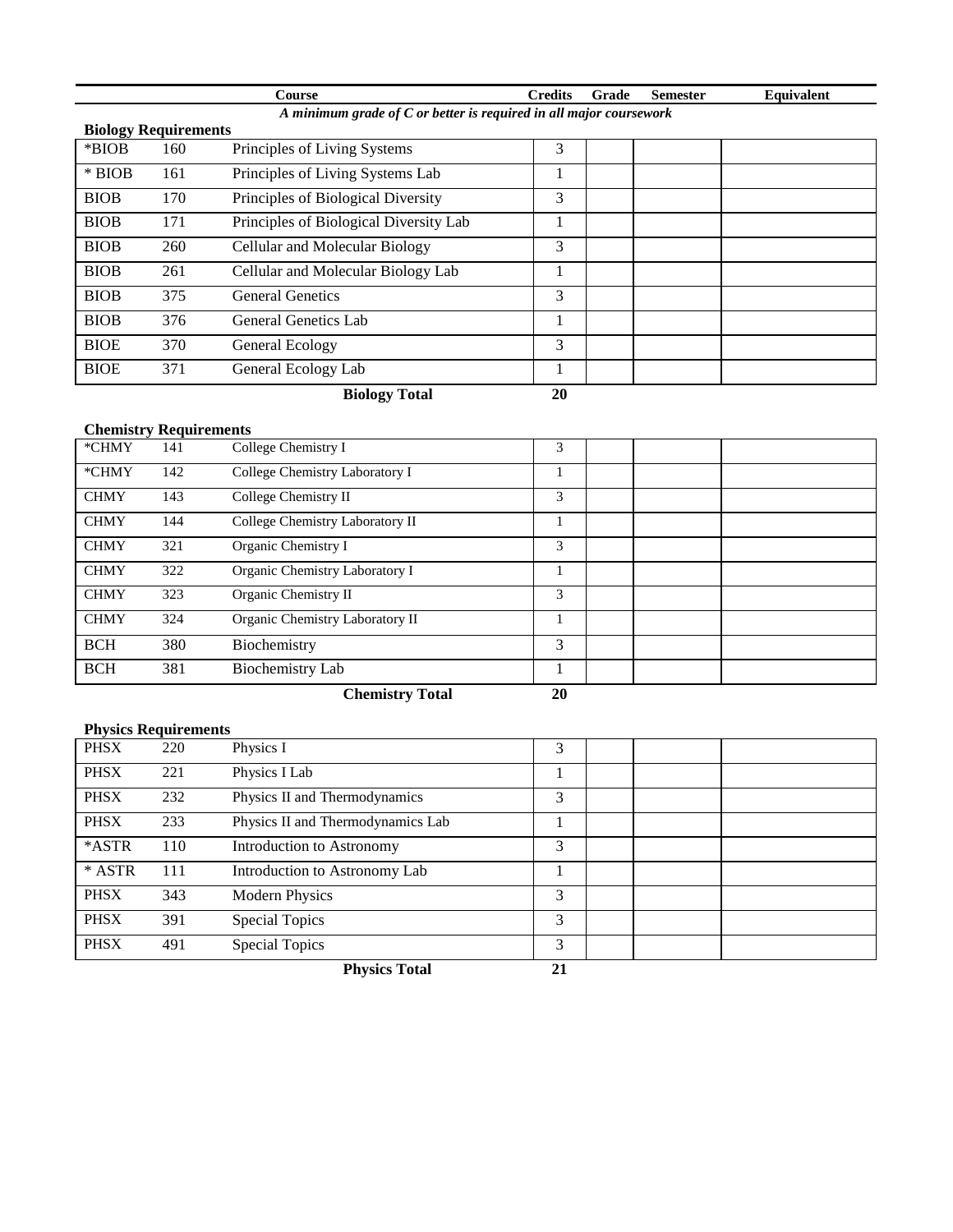### **Earth Science Requirements**

| $*GEO$      | 101 | Introduction to Physical Geology            | 3  |  |
|-------------|-----|---------------------------------------------|----|--|
| $*GEO$      | 102 | Introduction to Physical Geology Laboratory |    |  |
| <b>GEO</b>  | 205 | Mineralogy                                  | 4  |  |
| <b>GEO</b>  | 211 | Earth History and Evolution                 | 3  |  |
| <b>GEO</b>  | 212 | Earth History and Evolution Laboratory      |    |  |
| <b>GEO</b>  | 309 | Sedimentation and Stratigraphy              | 3  |  |
|             |     | Choose one course from the following:       |    |  |
| <b>ERTH</b> | 303 | Weather and Climate                         | 3  |  |
| <b>ERTH</b> | 401 | Geological Field Methods                    | 3  |  |
| <b>ERTH</b> | 491 | Special Topics                              | 3  |  |
|             |     | <b>Earth Science Total</b>                  | 18 |  |

# **Biological or Physical Science Electives (6 credits) – at least 3 credits must be upper division**

| <b>Total</b> |  |  |
|--------------|--|--|

### **Mathematics Requirements**

| $^*M$ | $\overline{\phantom{0}}$ | Calculus I               |  |  |
|-------|--------------------------|--------------------------|--|--|
| M     | 70<br>∸                  | Calculus II              |  |  |
|       |                          | <b>Mathematics Total</b> |  |  |

### **Restricted Electives chosen with advisor (6 credits)**

| <b>Restricted Electives Total</b> |  |  |
|-----------------------------------|--|--|

\*May satisfy General Education requirements.

*Certain courses in this program have prerequisites; students should check course descriptions for required prerequisites.* 

**Electives**